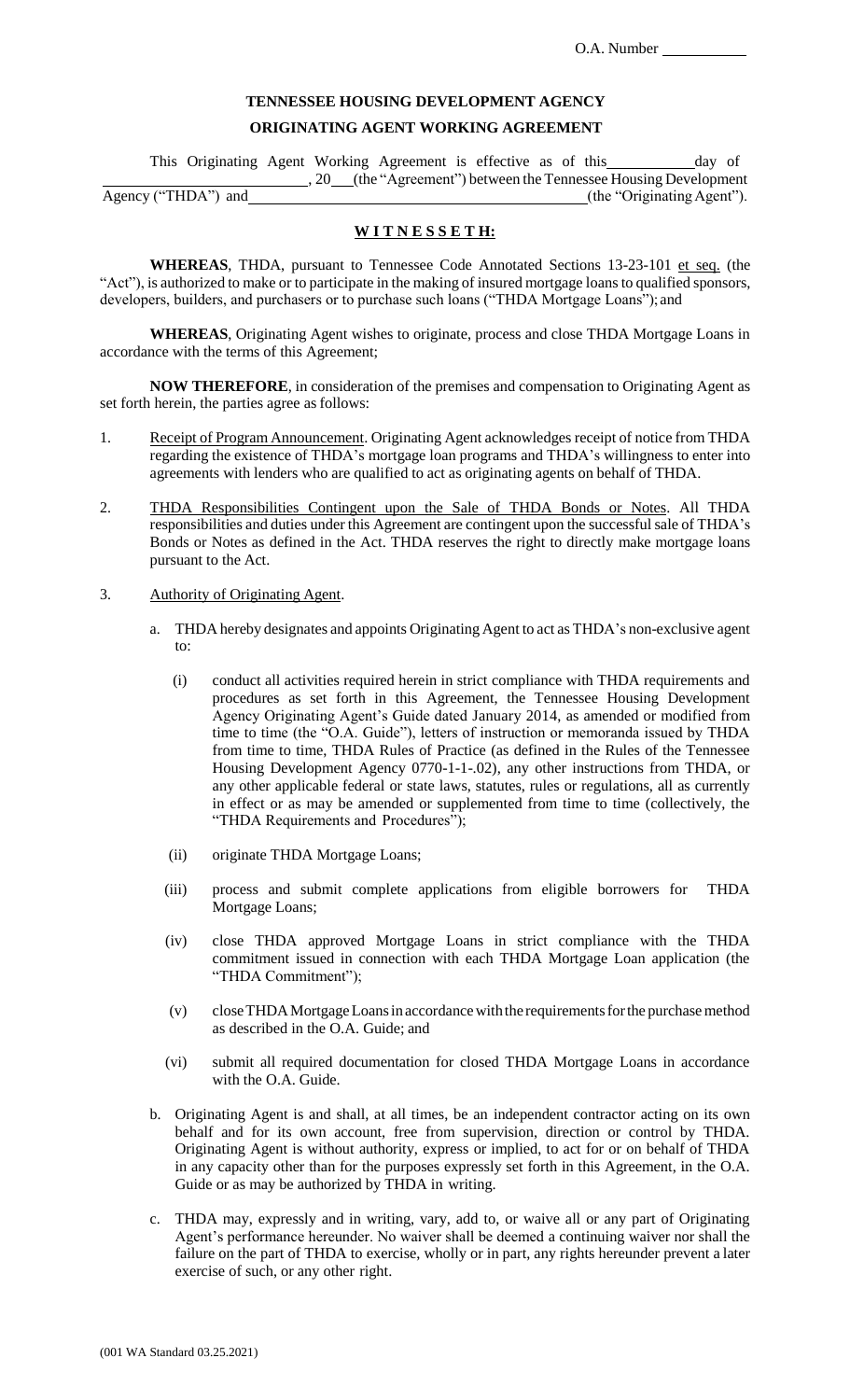- d. Originating Agent is not authorized to waive or vary any term, condition or requirement of the THDA Requirements and Procedures, the O.A. Guide, any THDA Commitment, any THDA Mortgage Loan or any document evidencing or securing a THDA Mortgage Loan, without the prior written consent of THDA.
- e. Originating Agent is authorized to originate THDA Mortgage Loans only from those locations approved by THDA at the time Originating Agent is approved or as approved by THDA during the most recent subsequent annual recertification process, as shown in THDA files ("Approved Locations").
- f. If Originating Agent engages others to perform activities or services in connection with originating, processing and closing THDA Mortgage Loans, Originating Agent shall, nevertheless, ensure that all THDA Mortgage Loans meet all THDA Requirements and Procedures. Originating Agent is and shall remain solely and directly liable to THDA for full performance under this Agreement and for meeting all THDA Requirements and Procedures, regardless of activities or services performed by others. THDA shall have no obligation to pursue others, in addition to or instead of Originating Agent, in the event activities conducted or services performed fail to meet the requirements of this Agreement or all THDA Requirements and Procedures.
- g. Originating Agent acknowledges that THDA may, in its sole discretion, decline to purchase any mortgage loan offered by Originating Agent to THDA.

## 4. Duties and Responsibilities of Originating Agent.

Originating Agent shall have the following duties and responsibilities:

- a. Establish and maintain eligibility to act as an originating agent forTHDA.
- b. Originate, process and close THDA Mortgage Loans in strict compliance with THDA Requirements and Procedures.
- c. Protect THDA's interests with respect to each THDA Mortgage Loan.
- d. Ensure that all personnel with any responsibility for THDA Mortgage Loans meet the requirements of T.C.A. 45-13-101 et seq. and are familiar with and comply, in all respects, with all THDA Requirements and Procedures.
- e. Hold all funds or documents received in connection with THDA Mortgage Loans in trust for the sole benefit of THDA and release or disburse such funds or documents only in compliance with THDA Requirements and Procedures.
- f. Deliver all required documents after THDA Mortgage Loans are closed, in strict compliance with THDA Requirements and Procedures.
- g. Generally do and perform or cause to be done and performed all things necessary, required or desirable to ensure proper and efficient originating, processing and closing of THDA Mortgage Loans and delivery of all required documents and do or perform or cause to be done or performed any and all other services necessary, required or desirable to comply with THDA Requirements and Procedures.
- h. Assist unsuccessful applicants for THDA funding in identifying other potential sources for mortgage loan financing, provided, however, this Agreement does not create, and shall not be deemed to create, a relationship between either of the parties to this Agreement and any unsuccessful applicant for THDA funding or other third party in the nature of a third party beneficiary or fiduciary relationship.
- 5. Compensation. Originating Agent may charge the following fees in connection with a THDA Mortgage Loan:
	- a. An application fee in an amount not to exceed the amount set forth in the O.A. Guide;
	- b. An originating fee to be imposed at the closing of a THDA Mortgage Loan in an amount not to exceed the amount set forth in the O.A. Guide;
	- c. Other fees only as expressly authorized in the O.A. Guide.
- 6. THDA Processing. THDA will process and review applications for THDA Mortgage Loans once all documentation required to complete the application is received by THDA. If a complete application meets all THDA Requirements and Procedures and is approved by THDA, THDA will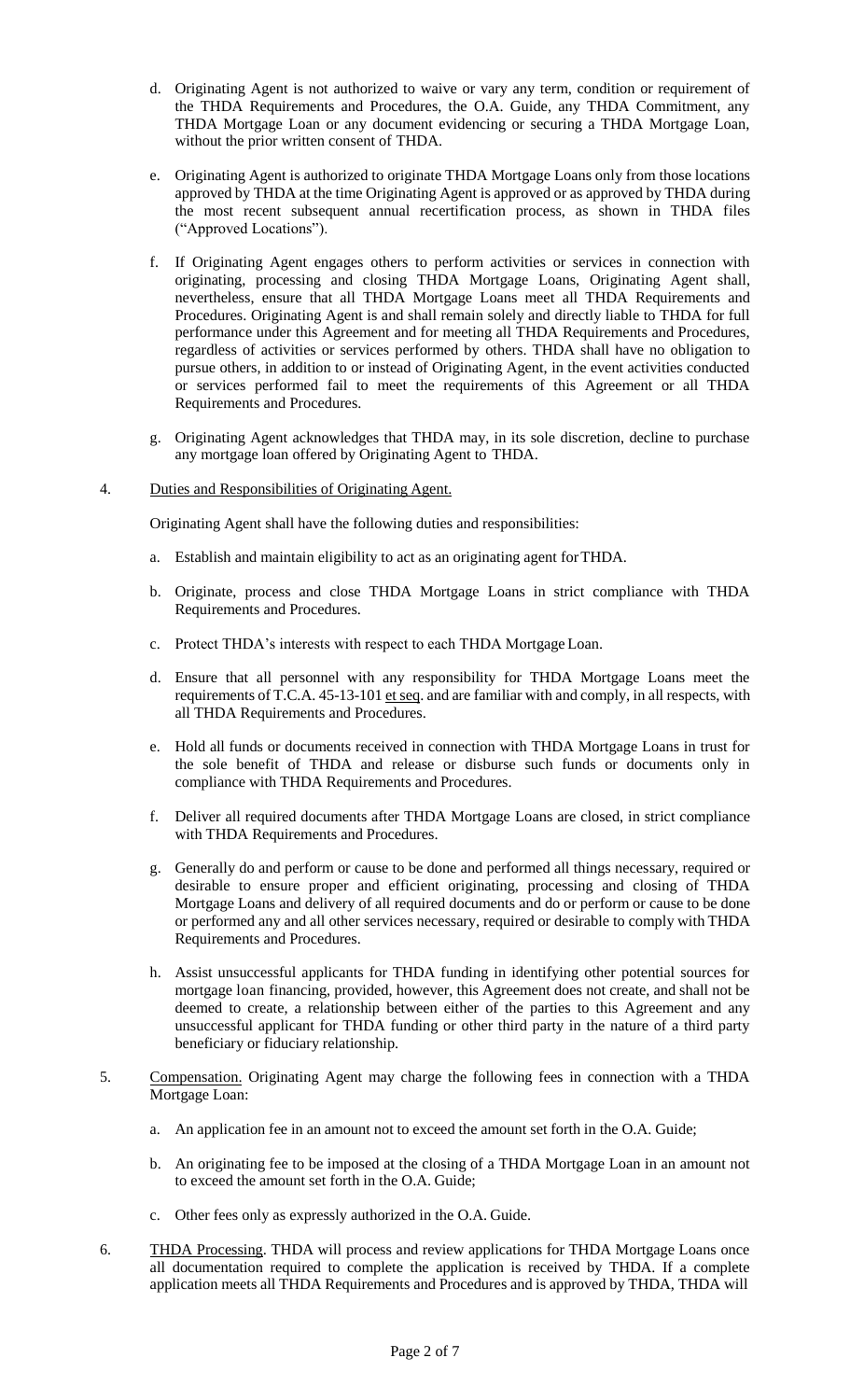use its best efforts to expeditiously deliver a THDA Commitment to Originating Agent for each approved application.

7. Servicing THDA Mortgage Loans. THDA Mortgage Loans shall be serviced, after closing, only by THDA doing business as Volunteer Mortgage Loan Servicing ("VMLS") or as THDA may otherwise direct. Originating Agent shall deliver to VMLS all documents required by THDA or VMLS immediately following the closing of each THDA Mortgage Loan, as THDA or VMLS may direct.

Requirements applicable to Originating Agent regarding delivery of documents and other matters applicable to servicing THDA Mortgage Loans shall be as specified in the O.A. Guide. The O.A. Guide will specify any service release premium to be paid to Originating Agent.

8. Establishing and Maintaining Eligibility as an Originating Agent.

To establish and maintain eligibility as a THDA originating agent, Originating Agent shall:

- a. have and maintain capacity, personnel and business office(s) located within the State of Tennessee sufficient to originate, process, and close THDA Mortgage Loansin compliance with THDA Requirements and Procedures;
- b. utilize only personnel who are licensed or registered, as applicable, pursuant to T.C.A. 45-13- 101, et seq;
- c. be and remain an FDIC-insured financial institution authorized under the laws of the State of Tennessee tomake residential mortgage loans on homeslocated inTennessee or remain an entity licensed or registered under T.C.A. Section 45-13-101, et seq. to make residential mortgage loans on homes located in Tennessee;
- d. have and maintain approval as a lender or seller/servicer by FHA, VA, FNMA, FHLMC and/or USDA/RD;
- e. have and maintain a tangible net worth acceptable to THDA;
- f. have and maintain Errors and Omissions insurance acceptable to THDA, in its sole discretion, or, at the election of THDA, be bonded in an amount acceptable to THDA, in its sole discretion;
- g. meet THDA requirements for annual re-certification;
- h. provide additional information as requested by THDA; and
- i. comply with THDA Requirements and Procedures, the O.A. Guide and this Agreement.
- 9. Audits/Reports. At any time during normal business hours as THDA may deem necessary, Originating Agent shall make available for examination all of its books, records and documents, including, without limitation, all audit, accounting or financial analysis workpapers, notes and other documents, with respect to all THDA Mortgage Loans originated, processed and closed and with respect to serving as a THDA Originating Agent. THDA or its duly authorized representative shall be permitted to audit, examine and make excerpts or transcripts from such books, records and documents and audit all contracts, invoices, checks and materials relative thereto.
- 10. Warranties and Representations Regarding Originating Agent Status. Originating Agent, for the benefit of THDA, makes the following representations and warranties as of the effective date hereof and as of the date of submission of materials for each annual re-certification. Originating Agent intends for THDA to rely solely on the following representations and warranties, together with materials and information supplied by Originating Agent, to initially approve or annually re-certify Originating Agent:
	- a. All information and materials submitted by Originating Agent to THDA to induce THDA to enter into and continue this Agreement are true and accurate in all material respects.
	- b. Originating Agent is, and all relevant personnel of Originating Agent are, duly authorized and lawfully qualified to engage in the business of originating, processing and closing residential mortgage loans in the State of Tennessee.
	- c. Originating Agent maintains and shall, throughout the term of this Agreement, continue to maintain an office or offices in Tennessee, at Approved Locations, each with a full time staff authorized and qualified to carry out all duties of Originating Agenthereunder.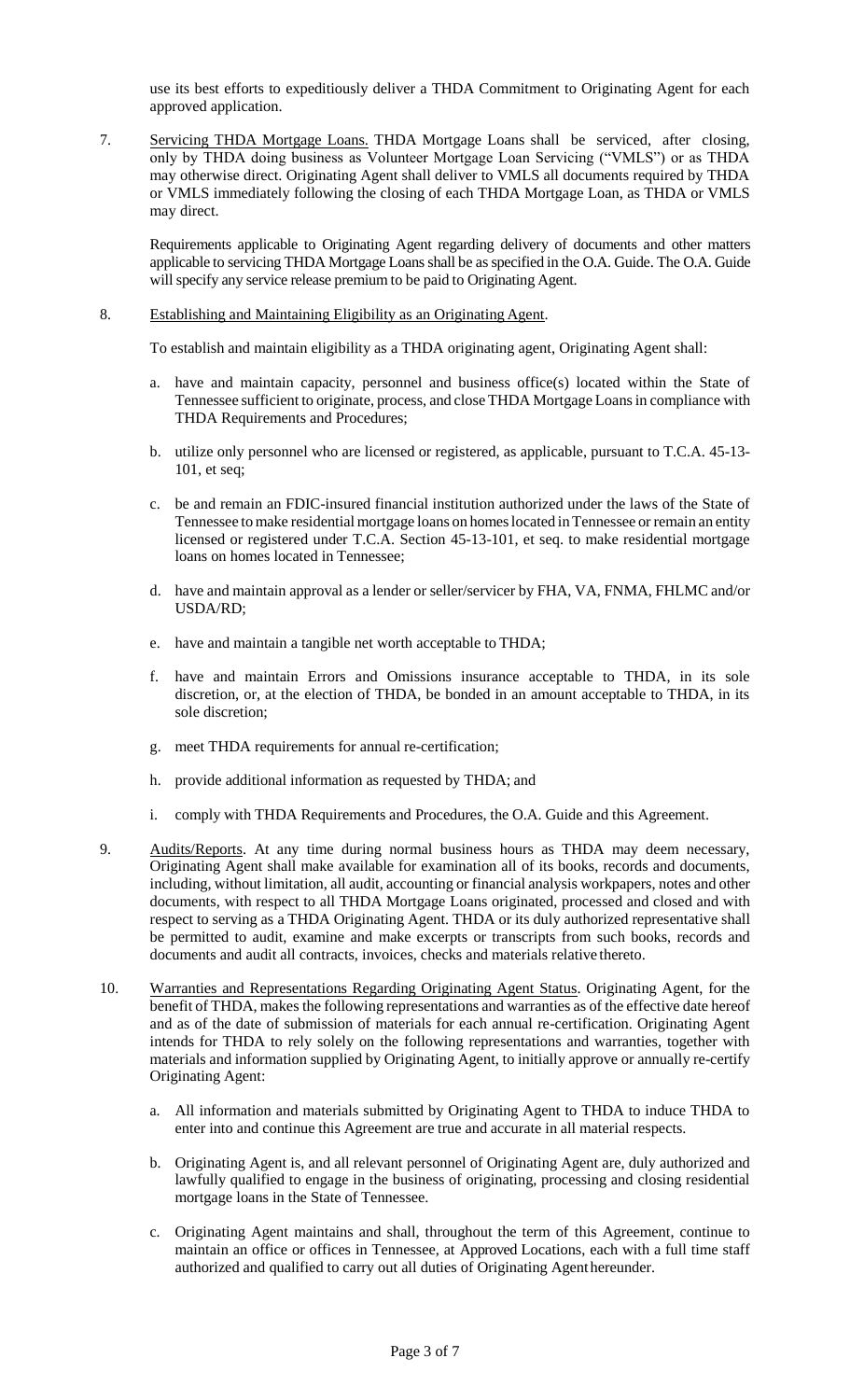- d. Prior to submitting each application for a THDA Mortgage Loan, Originating Agent shall determine that the proposed mortgage loan is not available from the Originating Agent on reasonably equivalent terms and conditions.
- e. Originating Agent shall receive and process applications for THDA Mortgage Loans from all applicants who qualify as low and moderate income persons when such applicants and applications also meet all other THDA Requirements and Procedures.
- f. Originating Agent shall notify THDA immediately upon receipt of information leading it to believe any of its representations or warranties herein are inaccurate ormisleading.
- 11. Warranties and Representations Regarding Each THDA Mortgage Loan. Originating Agent intends for THDA to rely solely on information supplied by Originating Agent in determining whether to approve any THDA Mortgage Loan application submitted by Originating Agent and whether to issue a THDA Commitment therefor. Originating Agent, therefore, by submitting a THDA Mortgage Loan application to THDA for approval, makes the following representations and warranties, for the benefit of THDA, with respect to each THDA Mortgage Loan application submitted:
	- a. The THDA Mortgage Loan application is complete and complies in all respects with THDA Requirements and Procedures.
	- b. The THDA Mortgage Loan application does not contain and Originating Agent has no information about the applicant or the THDA Mortgage Loan that would detract from the applicant's creditworthiness.
	- c. The THDA Mortgage Loan application does not contain and Originating Agent has no information concerning the real property proposed for purchase with the THDA Mortgage Loan, if and when made, which would materially lessen the extent of THDA's security, if and when the THDA Mortgage Loan is closed.
	- d. The THDA Mortgage Loan application does not contain and Originating Agent has no information that would adversely affect the marketability of the THDA Mortgage Loan or the real property proposed for purchase with the THDA Mortgage Loan, if and when made.
	- e. The THDA Mortgage Loan application does not contain and Originating Agent has no information indicating that the THDA Mortgage Loan, if and when made, would not comply with THDA Requirements and Procedures.
	- f. Originating Agent complied with all applicable federal, state and local laws, statutes, ordinances, rules and regulations currently in effect or as may be amended or supplemented from time to time in originating, processing and closing each THDA MortgageLoan.
- 12. Default/Remedies.
	- a. Any one of the following events shall constitute a default by Originating Agent hereunder:
		- (i) A first payment default on a THDA Mortgage Loan purchased by THDA from Originating Agent. THDA's determination as to the existence of any such first payment default, regardless of cause, shall be conclusive.
		- (ii) Originating Agent's failure to provide all required documents to THDA on or before the earlier of any specific deadline established by THDA or one hundred twenty (120) days from the date the THDA Mortgage Loan is closed or as otherwise specified in the O.A. Guide.
		- (iii) THDA's determination, in its sole discretion, that any THDA Mortgage Loan made by Originating Agent was made to an ineligible borrower or was otherwise not made in compliance with THDA Requirements and Procedures.
		- (iv) Originating Agent's failure, at any time, to refund monies due to THDA in a timely fashion.
		- (v) Originating Agent's failure, at any time, to comply with this Agreement or with THDA Requirements and Procedures.

Upon the occurrence of any such default, determined in THDA's sole discretion, (i) Originating Agent shall, upon demand, immediately repurchase any THDA Mortgage Loan made by it at 100% of the outstanding principal balance plus any delinquent interest and other charges with respect to the THDA Mortgage Loan, or (ii) THDA may refuse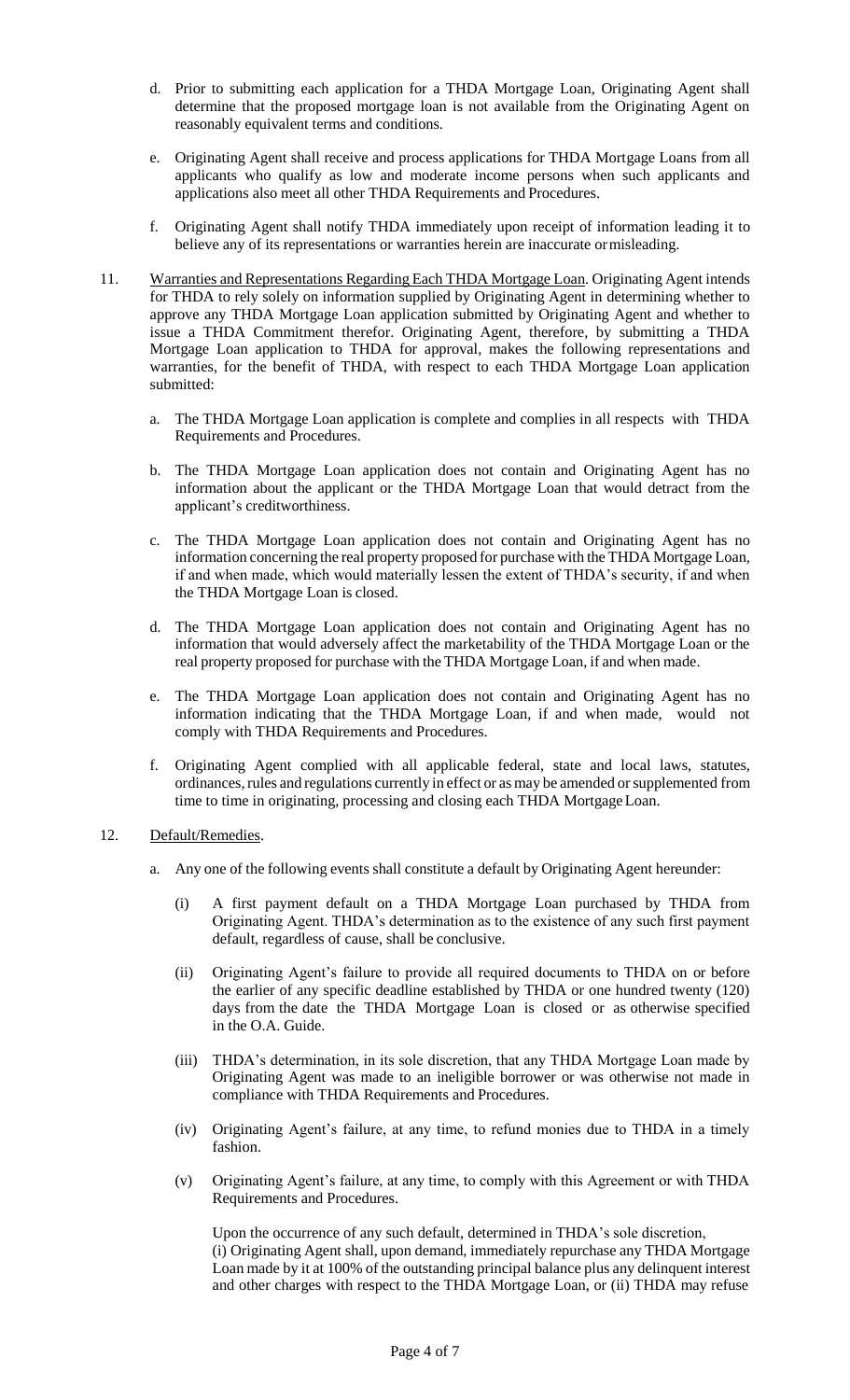to purchase the mortgage loan or any mortgage loan offered to THDA by Originating Agent.

- b. In the event Originating Agent fails to comply with this Agreement or with THDA Requirements and Procedures or if Originating Agent fails to establish or maintain eligibility to act as an originating agent, all as determined inTHDA'ssole discretion,THDA may, at THDA's election, and instead of or in addition to the above:
	- (i) Limit or suspend Originating Agent's ability to originate, process and close THDA Mortgage Loans; or
	- (ii) Terminate this Agreement at any time without penalty or payment byTHDA.
- c. Originating Agent shall be liable for damages suffered by THDA if Originating Agent knowingly made or makes any false statements, misrepresentations or material omissions, or breached or breaches any warranty or representation made in originating and processing a THDA Mortgage Loan application or in closing a THDA Mortgage Loan. If THDA determines that it suffered damages, THDA, shall give written notice of such damages to Originating Agent. Originating Agent shall have five days from the date of the notice to request a hearing before the Executive Director or a designee for a final determination of damages. Damages so assessed shall be an obligation of Originating Agent and shall be immediately due and payable to THDA. If THDA seeks recovery of such damages by suit in the courts, the determination by THDA of liability and the amount of damages shall be modified only upon a showing that the preponderance of the evidence is against THDA's determination.
- d. All remedies of THDA herein are cumulative and are in addition to any other rights or remedies available at law or in equity. No exercise of or failure to exercise any right or remedy herein shall preclude further exercise thereof by THDA.
- e. Notwithstanding anything to the contrary contained herein, in the event of any default or breach by Originating Agent, THDA may, in its sole discretion, elect to (i) seek specific performance of this Agreement; (ii) seek injunctive relief; (iii) pursue damages at law; or (iv) sue for any other remedy or relief available at law or in equity.
- f. In the event THDA seeks enforcement of this Agreement, THDA shall be entitled to recover all costs, expenses and fees, including without limitation, all court costs and all attorneys' fees.
- 13. Captions and Headings. The captions and headings to the paragraphs in this Agreement are included for convenience and reference only, and in no way define or limit any of the provisions or otherwise affect their construction or effect.
- 14. Governing Law. This Agreement shall be interpreted, construed and enforced in accordance with the laws of the State of Tennessee.
- 15. Assignment or Transfer. Originating Agent shall not assign or transfer, in whole or in part, this Agreement or Originating Agent's duties or obligations hereunder without the prior written consent of THDA, which consent may be withheld at THDA's sole discretion.
- 16. Change in Ownership or Structure. Originating Agent shall notify THDA of any name change, any change in ownership, any change in organizational structure, any change with respect to geographic location or office location, or any change with respect to personnel of Originating Agent involved in originating, processing or closing THDA Mortgage Loans at any of the Approved Locations at least thirty (30) days prior to the effective date of any such change. Originating Agent shall promptly provide all information and documentation THDA may reasonably require to demonstrate Originating Agent's or any successor, successor in interest, transferee or assignee continued eligibility and suitability to act as an originating agent for THDA Mortgage Loans. THDA may, at its sole discretion, elect to (i) continue this Agreement with Originating Agent or approved successor, successor in interest, transferee or assignee; (ii) require Originating Agent or approved successor, successor in interest, transferee or assignee to execute a new Agreement or appropriate amendments hereto, if Originating Agent or approved successor, successor in interest, transferee or assignee wishes to continue to originate, process and close THDA Mortgage Loans; or (iii) terminate this Agreement with no additional compensation to Originating Agent or approved successor, successor in interest, transferee or assignee.
- 17. Entire Agreement. This Agreement, together with the THDA Requirements and Procedures, which are incorporated herein by this reference as if set forth herein verbatim, constitutes the entire agreement between THDA and Originating Agent. Neither this Agreement nor any of its provisions may be modified, changed or waived except by a written instrument executed by the party against whom enforcement of the change, waiver or discharge is sought; provided, however; THDA may modify Approved Locations, without a written instrument executed by Originating Agent, based on information submitted by or obtained from Originating Agent. Further, THDA may modify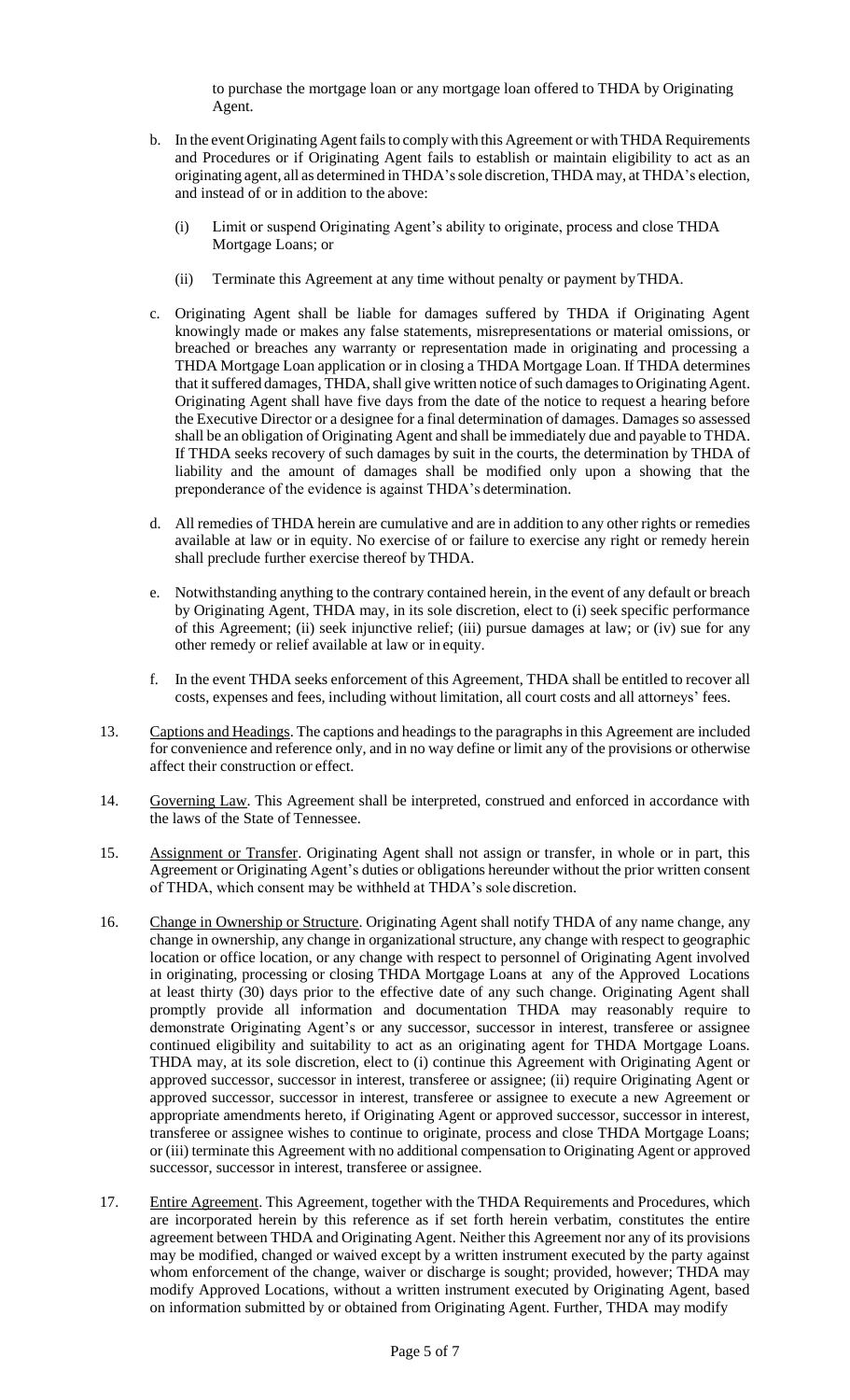the O.A. Guide and THDA Requirements and Procedures, in THDA's sole discretion, and all such modifications shall be binding upon Originating Agent, without a written instrument executed by Originating Agent, upon notice provided as specified herein.

18. Term of Agreement. The authority of Originating Agent to originate, process and close THDA Mortgage Loans under this Agreement shall be for an initial term beginning on the date hereof and extending until the date of the first annual re-certification required by THDA. Thereafter, the authority of Originating Agent to originate, process and close THDA Mortgage Loans under this Agreement shall be for successive one year terms beginning on the date of each subsequent annual re-certification approved by THDA, unless this Agreement is otherwise terminated. THDA, at its sole discretion, shall determine whether Originating Agent remains eligible to act as an originating agent for THDA.

Any Originating Agent who fails to submit all material required or requested by THDA for the purpose of annual recertification or who is determined by THDA, in its sole discretion, to be ineligible to act as an originating agent for THDA shall have no authority, express or implied, to act for or on behalf of THDA in any capacity in connection with originating, processing or closing any THDA Mortgage Loan or any THDA Mortgage Loan application.

Notwithstanding the foregoing, Originating Agent shall remain liable for all THDA Mortgage Loans originated, processed or closed by Originating Agent, its successors, successors in interest and assigns, including, without limitation, the obligation to repurchase as specified in Paragraph 12 herein, regardless of originating agent status hereunder and regardless of the status of this Agreement. This provision shall survive any termination or expiration of this Agreement and shall, with respect to each THDA Mortgage Loan, extend until (i) the principal and interest of the THDA Mortgage Loan is paid in full; or (ii) proceedings to foreclose the THDA Mortgage Loan are terminated finally; or (iii) THDA obtains title to property securing a THDA Mortgage Loan in lieu of foreclosure; or (iv) the THDA Mortgage Loan is assigned to HUD, VA, FHA, USDA/RD, a private mortgage insurer or a hazard insurer under a contract of insurance orguaranty.

- 19. Compliance with Applicable Law. Originating Agent shall, at all times, comply with all applicable Federal, state and local laws, statutes, ordinances, rules, and regulations currently in effect or as may be amended or supplemented from time to time.
- 20. Indemnification. If, at any time, any claim, demand, action or legal proceeding is threatened or instituted against THDA by reason of, or in connection with, any conduct, error, action, failure to act, or omission on the part of Originating Agent, whether such conduct, error, action, omission or failure to act be in connection with the originating, processing or closing of any THDA Mortgage Loan or otherwise, Originating Agent shall defend and hold THDA harmless from any and all loss, liabilities, damages and expenses including, without limitation, the amount of any judgments, fines or penalties, plus any costs and interest thereon, as well as any and all attorney's fees and all other costs or disbursements paid or incurred in connection therewith, including without limitation, all court costs.
- 21. Notice. Notices from THDA to Originating Agent shall be deemed given when sent to Originating Agent via facsimile transmission to the most recent facsimile number provided by Originating Agent as reflected in THDA files, or when placed in first class U.S. Mail addressed to Originating Agency at the address set forth below, or when sent to Originating Agent via email to the most recent email address provided by Originating Agent as reflected in THDA files. Notices from THDA to Originating Agent shall also be deemed given when posted by THDA on its website at [www.thda.org.](http://www.thda.org/) Notices from Originating Agent to THDA shall be deemed given when received by the THDA Single Family Programs Division at the facsimile number specified in the O.A. Guide or addressed as set forth below. Such addresses may be changed from time to time by either party by giving written notice of such change, addressed as provided herein.

| Originating Agent: |                                                                                                                                                                       |
|--------------------|-----------------------------------------------------------------------------------------------------------------------------------------------------------------------|
|                    |                                                                                                                                                                       |
| <b>THDA</b> ·      | Rhonda Ronnow, Director of Loan Operations<br><b>Single Family Programs</b><br>Andrew Jackson Building, 3rd Floor<br>502 Deaderick Street<br>Nashville, TN 37243-0200 |

Page 6 of 7

[EXECUTION PAGE FOLLOWS]